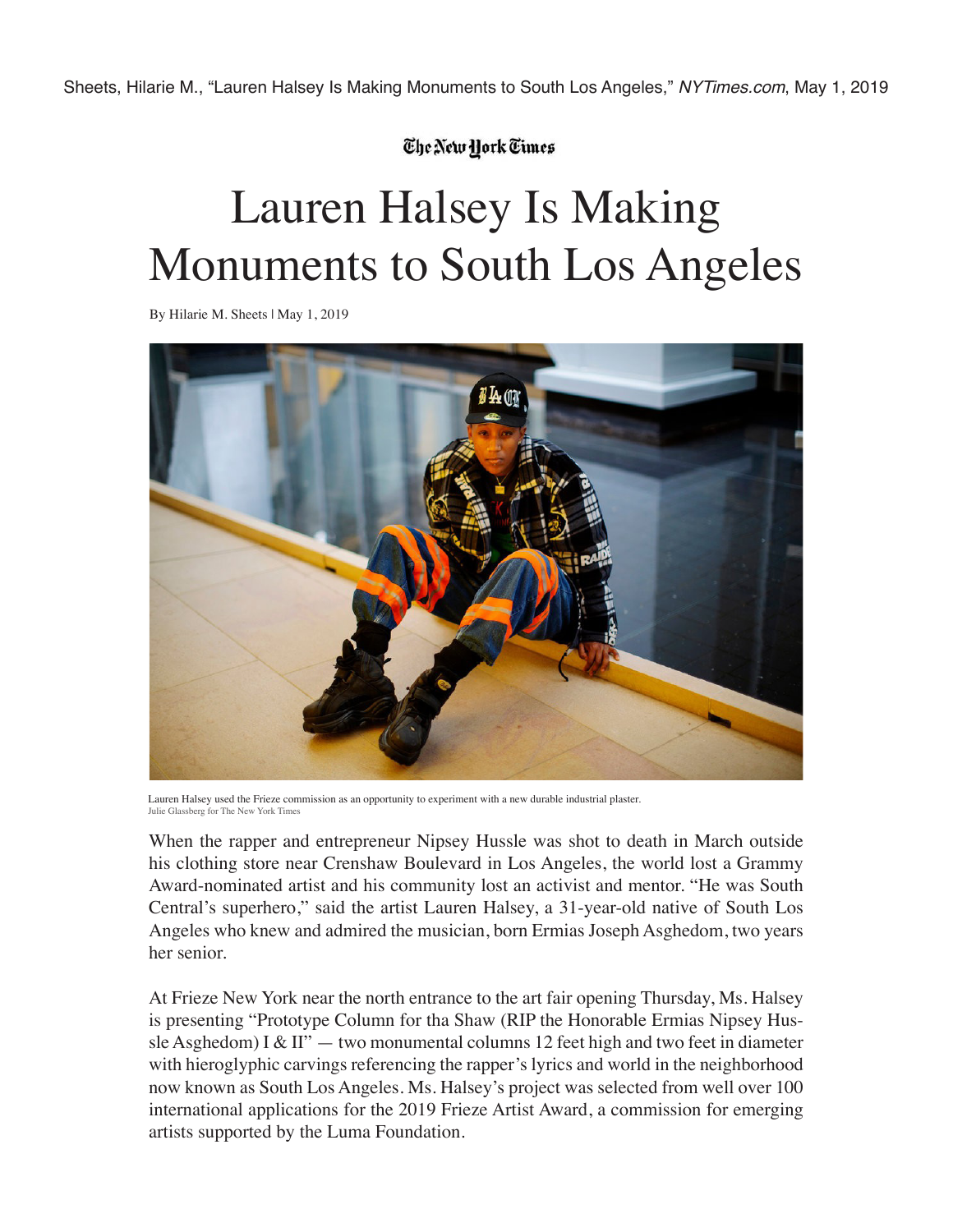Sheets, Hilarie M., "Lauren Halsey Is Making Monuments to South Los Angeles," *NYTimes.com*, May 1, 2019



The new plaster that Ms. Halsey used was very difficult to carve, and forced her to learn new techniques. Photo by Lauren Halsey, via David Kordansky Gallery, LA

"Prototype is not a word she's using lightly," said Courtney J. Martin, curator of the project and one of the selecting jurors who was recently named director of the Yale Center for British Art. "There are people in her community who stand up for things that she sees as models for how things should work."

The columns are also prototypes for elements of an ambitious public project Ms. Halsey intends to build in South Los Angeles as a gathering space and a way to honor her community. She is negotiating with the city of Los Angeles on a proposal that includes plans for a white mausoleum-type structure with seating and planters and covered in her contemporary form of hieroglyphics. She sees it as a living archive of the people, businesses, culture and beauty of her neighborhood, rapidly changing and being erased with gentrification.

"In my dream world, there would be 15 to 20 of these columns — 30 feet tall and 5 to 6 feet in diameter — that would coexist with the permanent structure and that people would move through like a corridor," Ms. Halsey said in a telephone interview. She used the Frieze commission as an opportunity to experiment with a new durable industrial plaster that was incredibly difficult to carve into but that forced her to learn new techniques. "I'm really happy with the results," she said, "and now that I have the prototypes, I can share this with more fabricators around the country."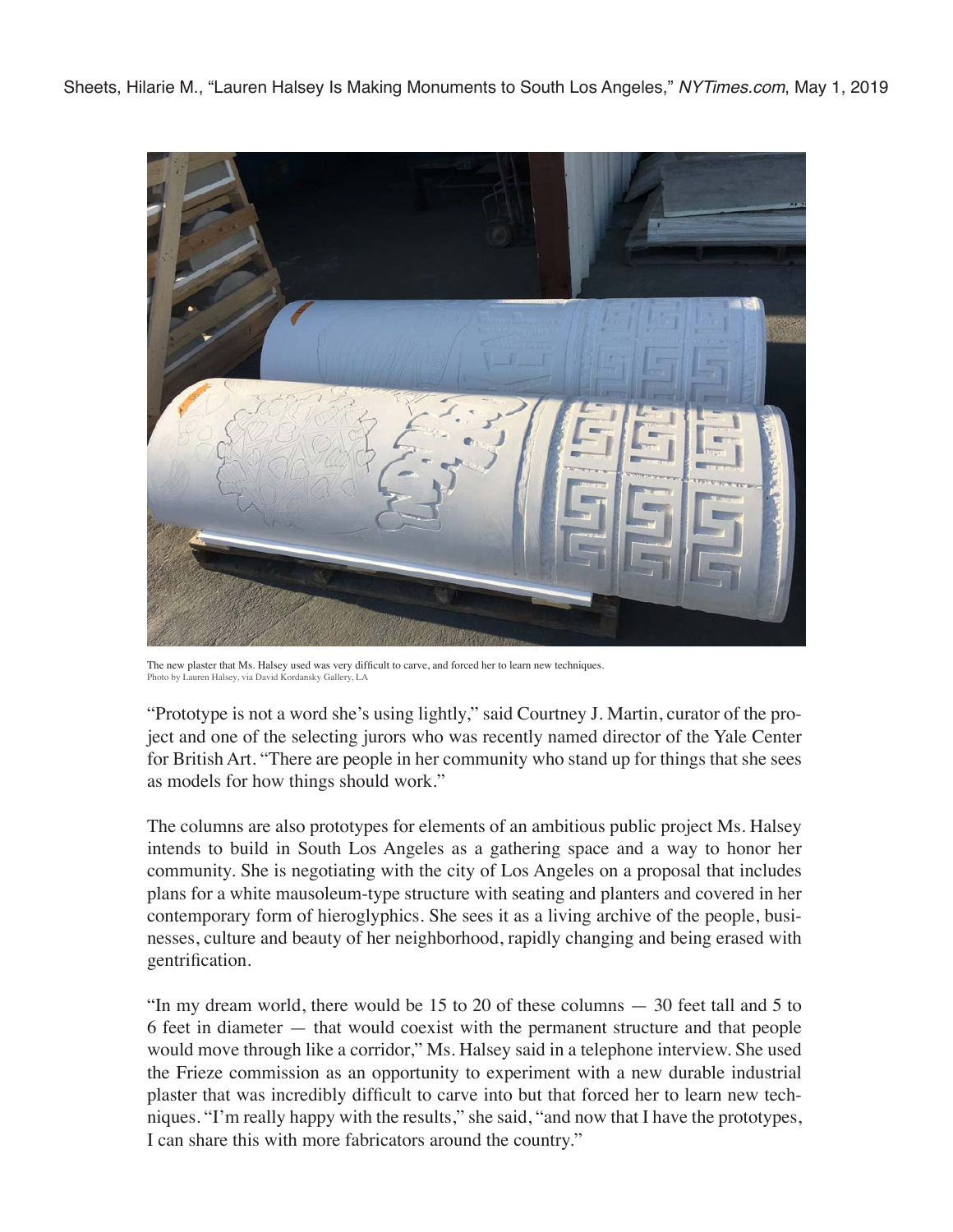Sheets, Hilarie M., "Lauren Halsey Is Making Monuments to South Los Angeles," *NYTimes.com*, May 1, 2019





"In my dream world, there would be 15 to 20 of these columns — 30 feet tall and 5 to 6 feet in diameter — that would coexist with the permanent structure and that people would move through like a corridor," Ms. Halsey said. Photo: Julie Glassberg for The New York Times



Ms. Halsey, who studied architecture at her local community college, first envisioned some kind of public project as an art student at the California Institute of the Arts in Valencia. "I would take the bus down these main boulevards from my grandmother's home to Cal Arts and started thinking deeply about activating these vacant lots because there are so many," she said.

After receiving her M.F.A. from Yale in 2014, Ms. Halsey was an artist in residence at the Studio Museum in Harlem. Long interested in Parliament Funkadelic musicians who appropriated Egyptian archetypes into their cosmologies, she was seeing vendors on 125th Street selling scale models of Pharaonic architecture and then visiting the Metropolitan Museum to view actual ruins from ancient Egypt covered with paintings and reliefs.

"I thought I could sample the function of the hieroglyph — the pharaohs' record — and remix it into contemporary neighborhood poetics and news to describe this moment for people," said Ms. Halsey, who showed her initial experiments with carving on gypsum panels and painting colorful portraits on columns in 2015 at the Studio Museum.